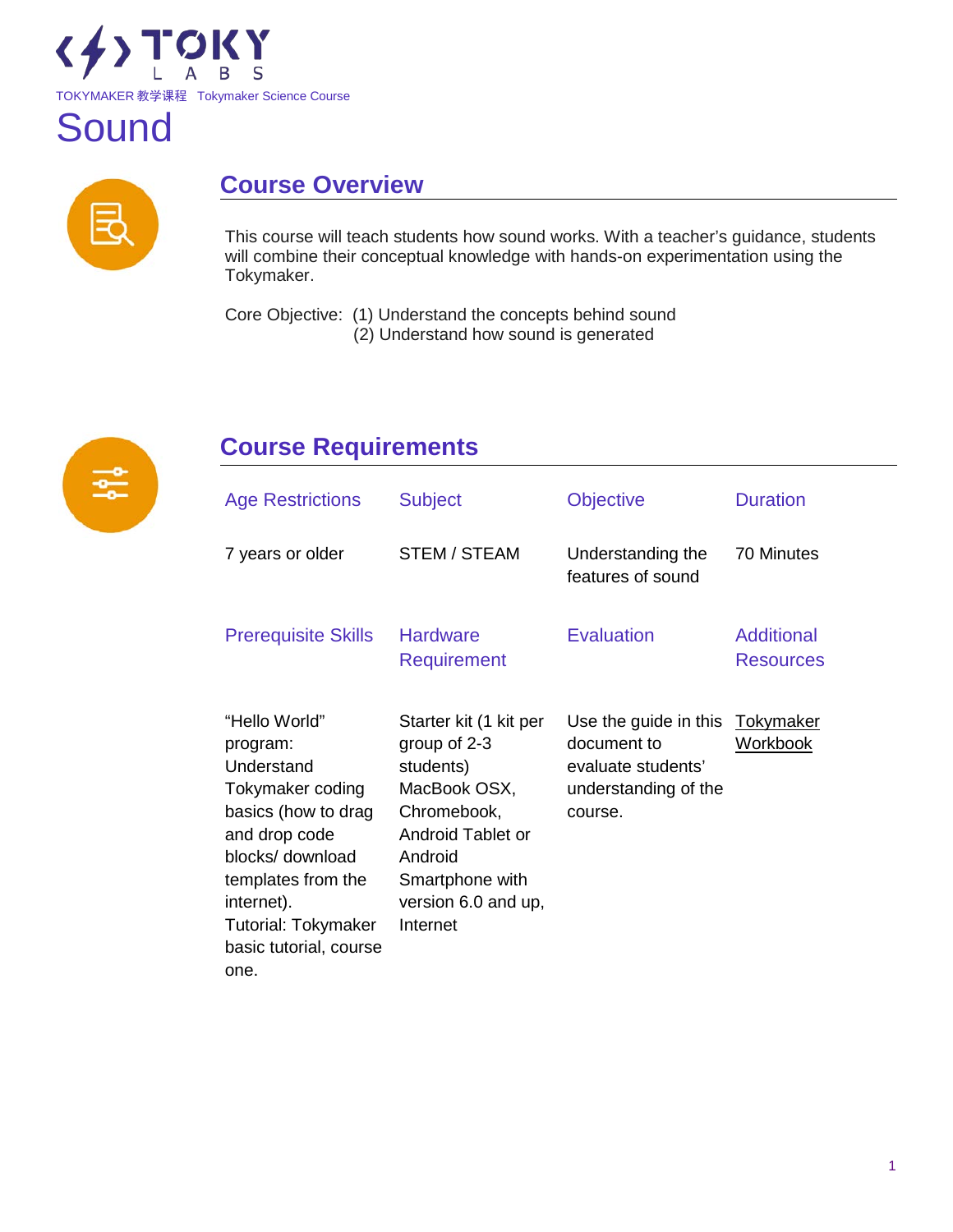



## **Important Course Vocabulary**

- **Sound**
- Tone
- **Vibration**
- **Notes**
- **Frequency**



# **Instructions**

# **Step One: Pre-Class Preparation**

Duration: 5 Minutes

This course can be completed by an individual or group.

#### Required

Before starting the next part of the course, students must complete the basic language course. This will give them the foundation necessary to understand future lessons.

#### **Optional**

The code and walkthrough for the "Rhythm Master" and "Little Pianist" sections can be printed (see Appendix for details)

#### **Materials**

- 
- Computer/Laptop Rotation sensor
- Tokymaker Workbook
- 
- 
- Scissors
- Tokymaker 2 Paper cups
	-
	- Speaker
- Paper Adapter Pin
- 1.5m String Five button sensor

#### **Precautions**

The video on sound generation has audio. If the school is unable to provide audio support, the students can watch the video on laptops or personal electronic devices.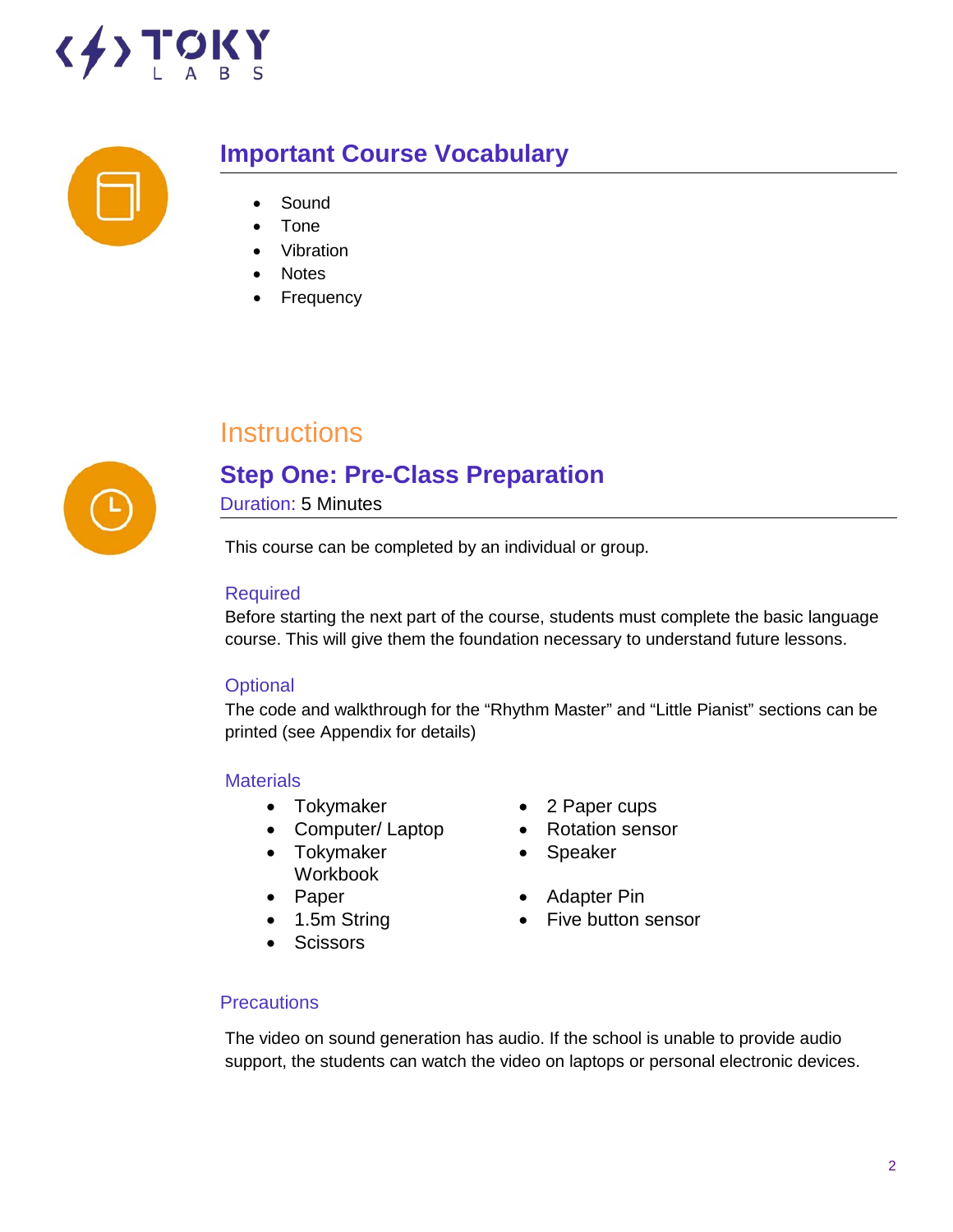

#### **Main Objectives**

- Learning about sound generation
- Understanding sound transmission
- Learning what sound is

Next is the teaching guide. We recommend teaching the content in this order.

#### **Sound Generation**

(1) Experiment:

- The teacher instructs the students to place their fingers on their throats and sing different tones. They should be able to feel the difference between low pitched tones and high pitched tones.
- The teacher will hand out blank sheets of paper to the class. The students will be asked to come up with ways to make sound using the paper.

#### (2) Thoughts:

The teacher will ask the students:

If the world were to suddenly become silent, what would happen to our lives?

The students will then be allowed to think and discuss.

• The teacher will ask the students:

What happens to both your throats and the paper when they make sounds?

Students will be given time to think and respond. They should be led to the conclusion that vibrations create sound.

- (3) Summary:
	- Sound is generated by vibrations.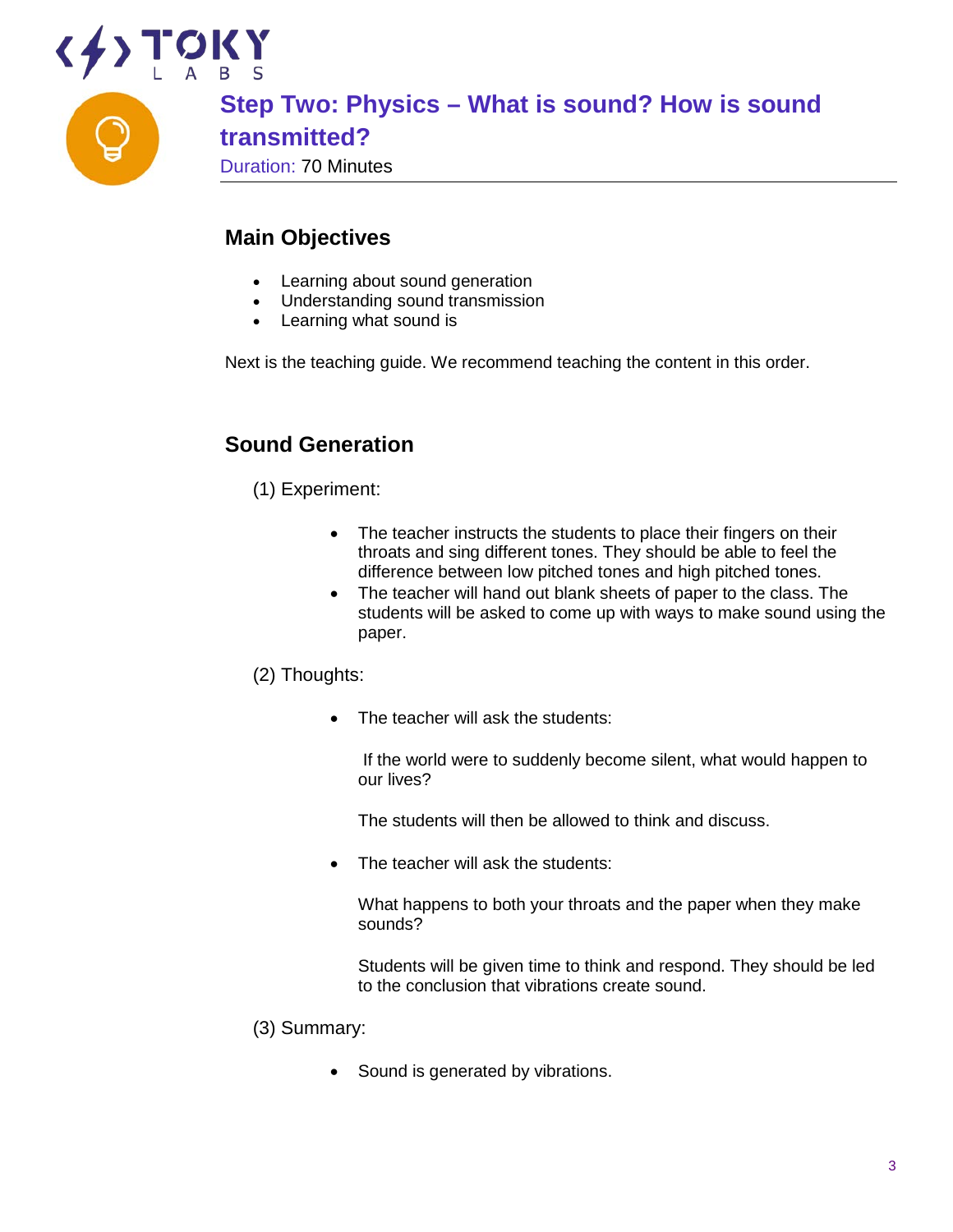

# **Sound Transmission**

(1) Construction:

 *Let the students take turns participating*

- **1)** Cut a hole into the bottom of two paper cups and attach one end of the 1.5m string to each cup.
- **2)** Take two children to the front of the class, have them stand 1.5m apart, and then have them speak to each other.
- **3)** Give the students the paper cups. Have one student speak into a cup and the other one listen.
- **4)** Let the students compare the sounds they hear with the cup and without the cup.
- (2) Thoughts:
	- Have the teacher ask the students:

How was the sound transmitted between the two cups? Which way of communicating is better, with or without the cups?

Give the students time to think and discuss.

• Have the teacher ask the students:

Can sound also be transmitted through water?

Give the students time to think and discuss.

- (3) Video:
	- Play a video about sounds https://www.youtube.com/watch?v=AGjxfx8sy6s
- (4) Summary:
	- Sound can travel through solids, liquids, and gases because vibrations can travel through those mediums.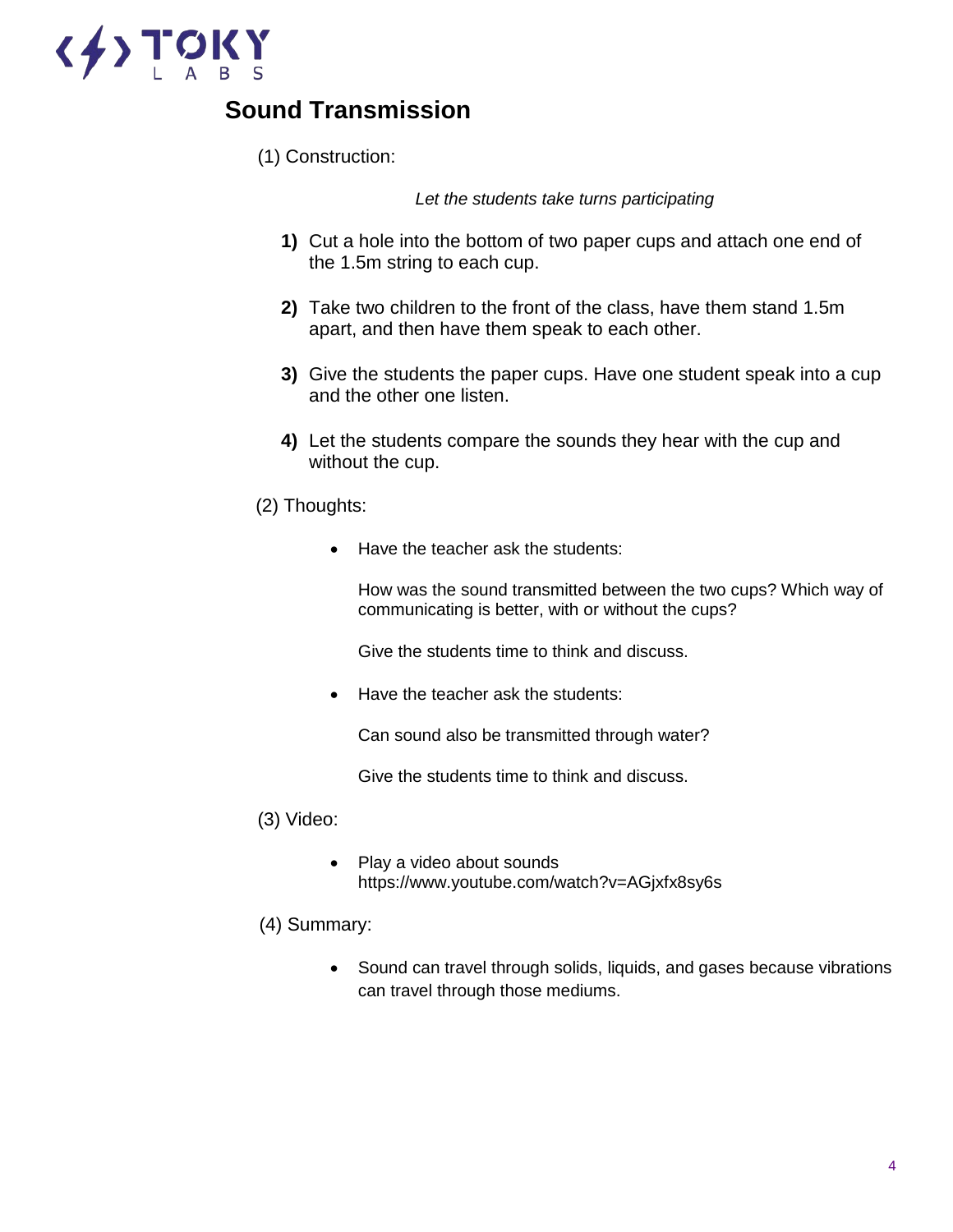

# **What is sound**

(1) Thoughts:

• Have the teacher ask the students: Compare and contrast sound waves and water ripples. Give the students time to think and discuss.

#### (2) Summary:

- Vibrations are waves and sound is a specific type of vibration. We call this vibration a sound wave.
- When waves encounter obstacles they reflect. Echoes are created when sound waves are reflected.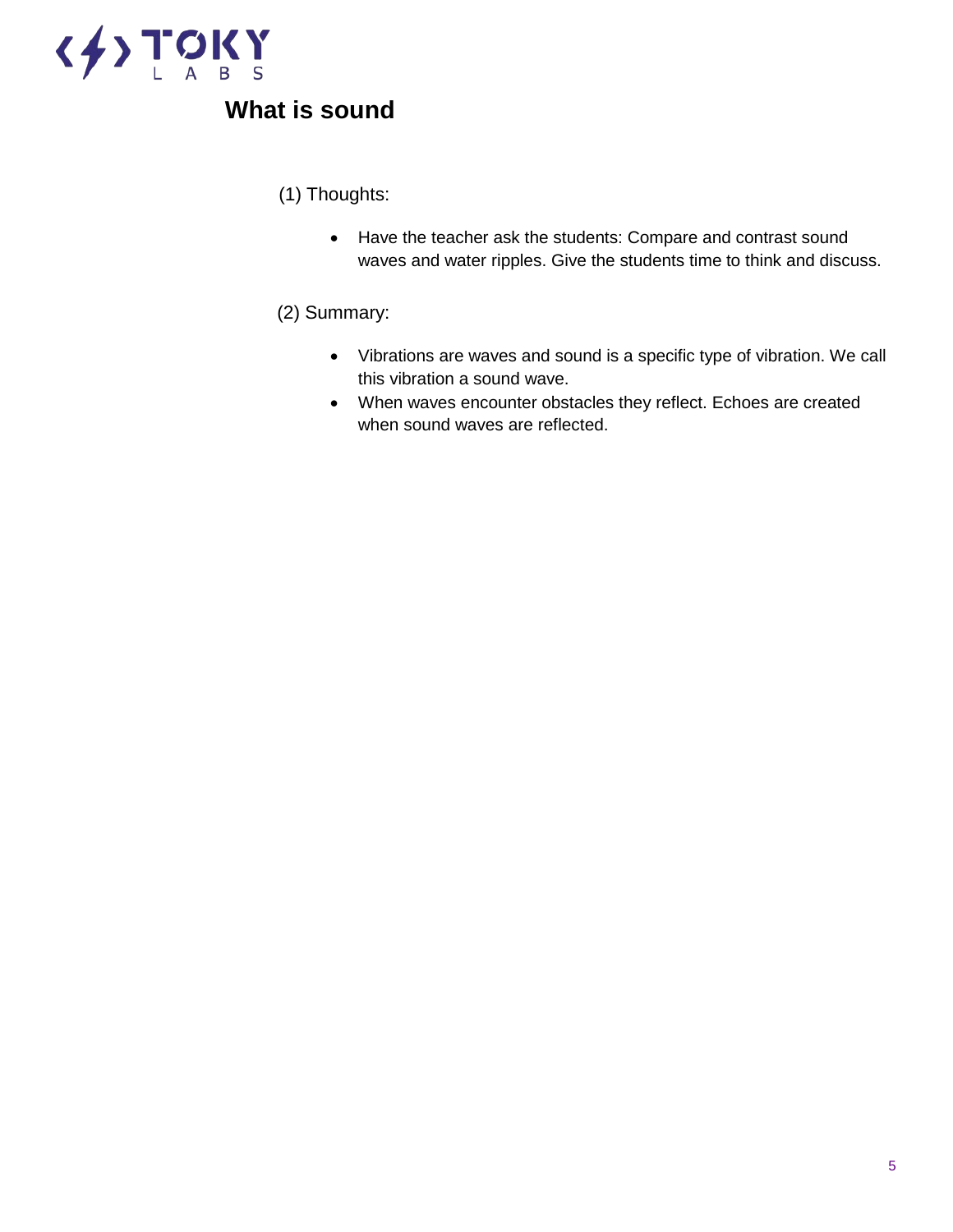

**Step 3: Practice – Using new knowledge to complete a Tokymaker experiment**

Duration: 30 Minutes

## **Experiment 1 - Rhythm Master**

- (1) Introduction
	- Let's recreate a man's deep voice and a woman's higher voice using the Tokymaker.
- (2) Preparation
	- Connect the Tokymaker to a power supply and connect your computer to the online coding environment.
- (3) Required components
	- Input: Rotation Sensor
	- Output: Speaker
	- Additional: Adapter pin

#### (4) Experiment

• Download the program to the Tokymaker

| repeat                                           | the control of the<br>$\sim$ |                                                                                                                                                                                                                                                                                                                     | the contract of the contract of the contract of the contract of the contract of the contract of the contract of<br>All Controllers |  | where the property of the property of the control of the control of the control of |    |
|--------------------------------------------------|------------------------------|---------------------------------------------------------------------------------------------------------------------------------------------------------------------------------------------------------------------------------------------------------------------------------------------------------------------|------------------------------------------------------------------------------------------------------------------------------------|--|------------------------------------------------------------------------------------|----|
| Screen: clear                                    |                              |                                                                                                                                                                                                                                                                                                                     |                                                                                                                                    |  |                                                                                    |    |
| Screen: print                                    |                              | $\frac{1}{2}$ $\frac{1}{2}$ $\frac{1}{2}$ $\frac{1}{2}$ $\frac{1}{2}$ $\frac{1}{2}$ $\frac{1}{2}$ $\frac{1}{2}$ $\frac{1}{2}$ $\frac{1}{2}$ $\frac{1}{2}$ $\frac{1}{2}$ $\frac{1}{2}$ $\frac{1}{2}$ $\frac{1}{2}$ $\frac{1}{2}$ $\frac{1}{2}$ $\frac{1}{2}$ $\frac{1}{2}$ $\frac{1}{2}$ $\frac{1}{2}$ $\frac{1}{2}$ |                                                                                                                                    |  | [ map IN1   from 0 to 1000                                                         |    |
|                                                  |                              |                                                                                                                                                                                                                                                                                                                     |                                                                                                                                    |  |                                                                                    |    |
| Screen: display                                  |                              |                                                                                                                                                                                                                                                                                                                     |                                                                                                                                    |  |                                                                                    |    |
| Play OUT1 T frequency [ map IN1 T from 0 to 1000 |                              |                                                                                                                                                                                                                                                                                                                     |                                                                                                                                    |  |                                                                                    | Hz |

- Connect the sensors
	- 1) Connect the rotation sensor to input 1.
	- 2) Connect the speaker to the adapter pin.
	- 3) Connect the speaker with adapter pin to output 1.

Note: Make sure the black speaker wire is aligned with the '-' on the Tokymaker.

Diagram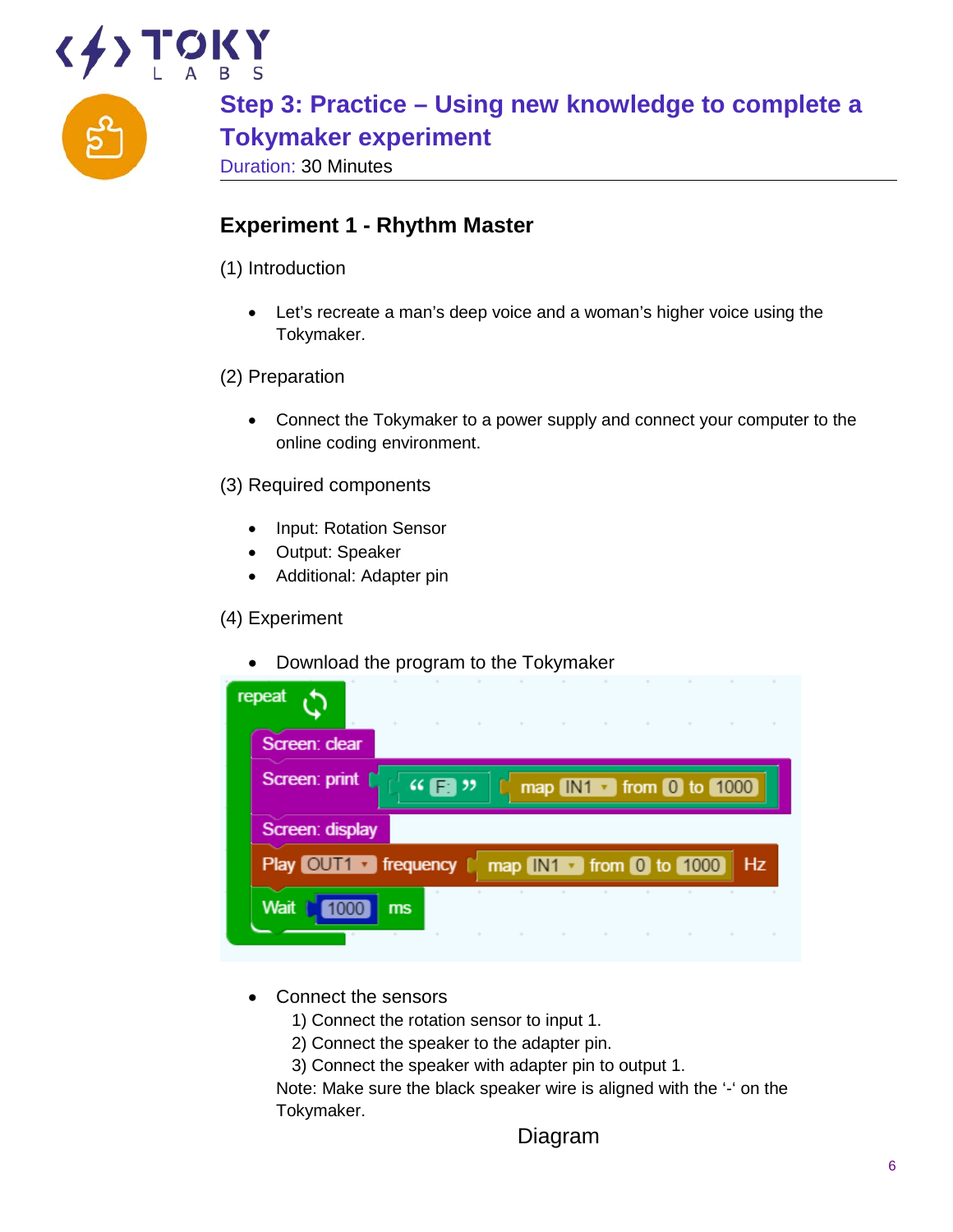# $\langle \frac{1}{2} \rangle$  TOKY



• Question

 How does the rotation sensor relate to the pitch of the sound? [Optional] Try changing the mapped ranges in the code to get a different set of frequencies.

• Conclusion

As we've observed in the previous experiment: The higher the frequency, the higher the pitch and vice versa.

### **Experiment 2 - Rhythm Master**

- (1) Introduction
	- Music is one of the most beautiful things in the world. Over time, we've developed many different ways of creating it. The ancient Chinese created instruments based off of a five note scale. Today, we will simulate this scale.
- (2) Preparation
	- Connect the Tokymaker to a power supply and connect a computer to the online coding environment
- (3) Required Components
	- Input: Five-button sensor
	- Output: Speaker
	- Additional: Adapter pin
- (4) Experiment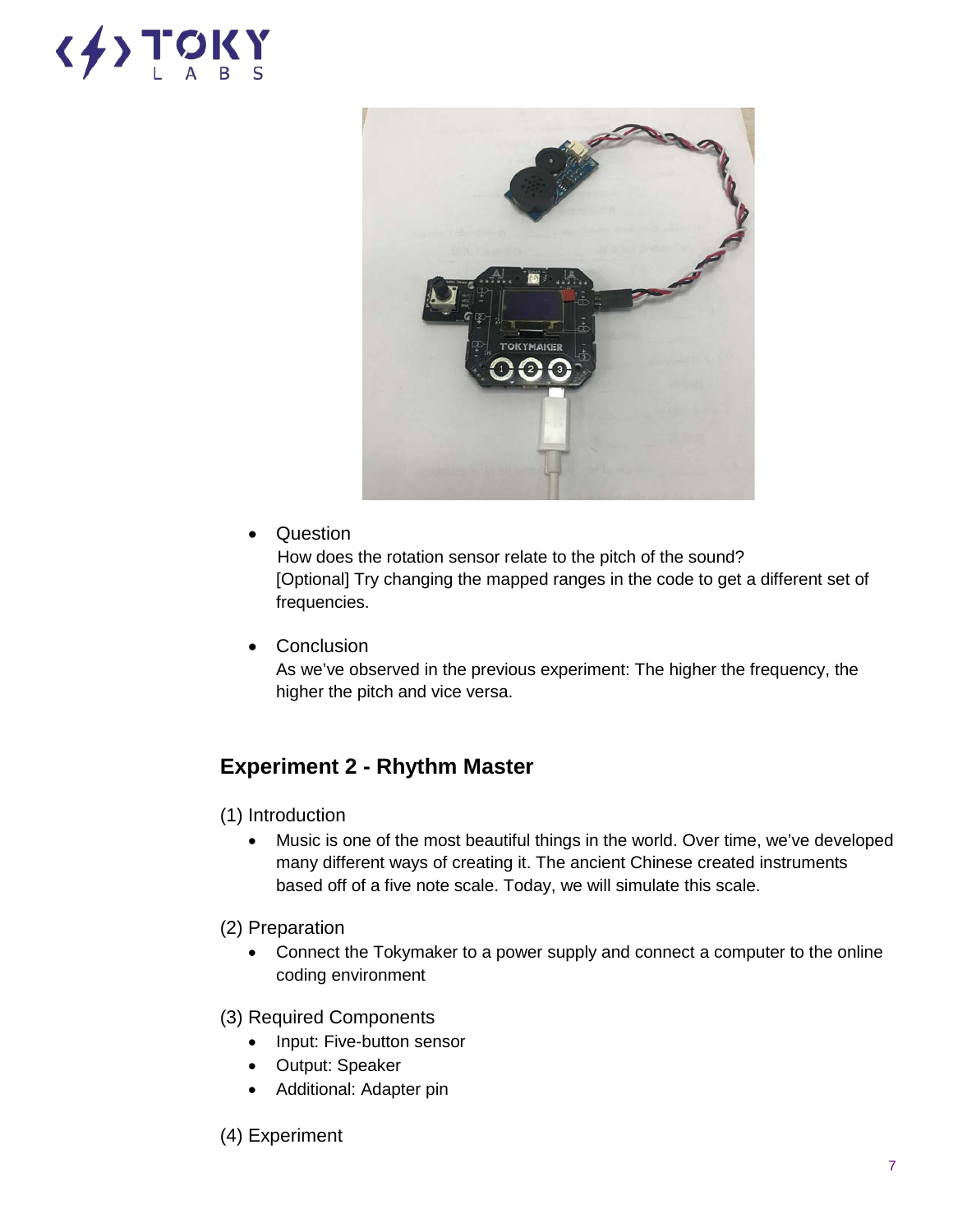

| repeat                                                                                |                           |    |  |                                             |  |
|---------------------------------------------------------------------------------------|---------------------------|----|--|---------------------------------------------|--|
| $\overline{\omega}$ if<br>29 SV Read IN1                                              | and $\blacktriangleright$ | 81 |  | $\geq$ $\sim$ $\sim$ Read IN1 $\sim$        |  |
| Play OUT1 ctave 5 chote C<br>do                                                       |                           |    |  |                                             |  |
| else if<br>$\overline{\mathbf{O}}$<br>$\boxed{\blacksquare}$ Read $\boxed{\text{N1}}$ |                           |    |  |                                             |  |
| Play OUT1 cotave 5 note D -<br>do                                                     |                           |    |  |                                             |  |
| else if<br>$\leq$ $\sim$ $\sim$ Read IN1 $\sim$<br>$\bullet$                          | and                       | 12 |  | $\geq$ $\sim$ $\sim$ Read (IN1 $\sim$       |  |
| Play OUT1 cotave 5 chote E c<br>do                                                    |                           |    |  |                                             |  |
| else if<br>$\leq$ $\bullet$ $\circ$ Read IN1 $\bullet$<br>47                          | and $\blacktriangleright$ | 49 |  | $\geq$ $\sim$ $\sim$ Read IN1 $\sim$        |  |
| do<br>Play OUT1 cotave 5 note G                                                       |                           |    |  |                                             |  |
| else if<br>$\leq$ $\bullet$ $\mid$ Read $\mid$ N1 $\bullet$<br>m                      | and                       | 73 |  | $\geq$ $\sim$ $\sim$ Read $\mid$ IN1 $\sim$ |  |
| Play OUT1 v octave 5 v note A v<br>do                                                 |                           |    |  |                                             |  |
| else if<br>EV C Read IN1<br>100                                                       |                           |    |  |                                             |  |
| Mute OUT1<br>$\mathsf{do}$                                                            |                           |    |  |                                             |  |
| Screen: clear                                                                         |                           |    |  |                                             |  |
| Screen: print C <sup>44</sup> Music! "                                                |                           |    |  |                                             |  |
| Screen: display                                                                       |                           |    |  |                                             |  |

#### Step 1: Download the program to the Tokymaker

Step 2: Connect the sensors

- 1) Connect the speaker to the adapter pins.
- 2) Connect the speaker to output 1. Note: Make sure the black wire is aligned with the '-' on the Tokymaker
- 3) Connect the five-button sensor to input 1. Note: Make sure GND is aligned with the '-' on the Tokymaker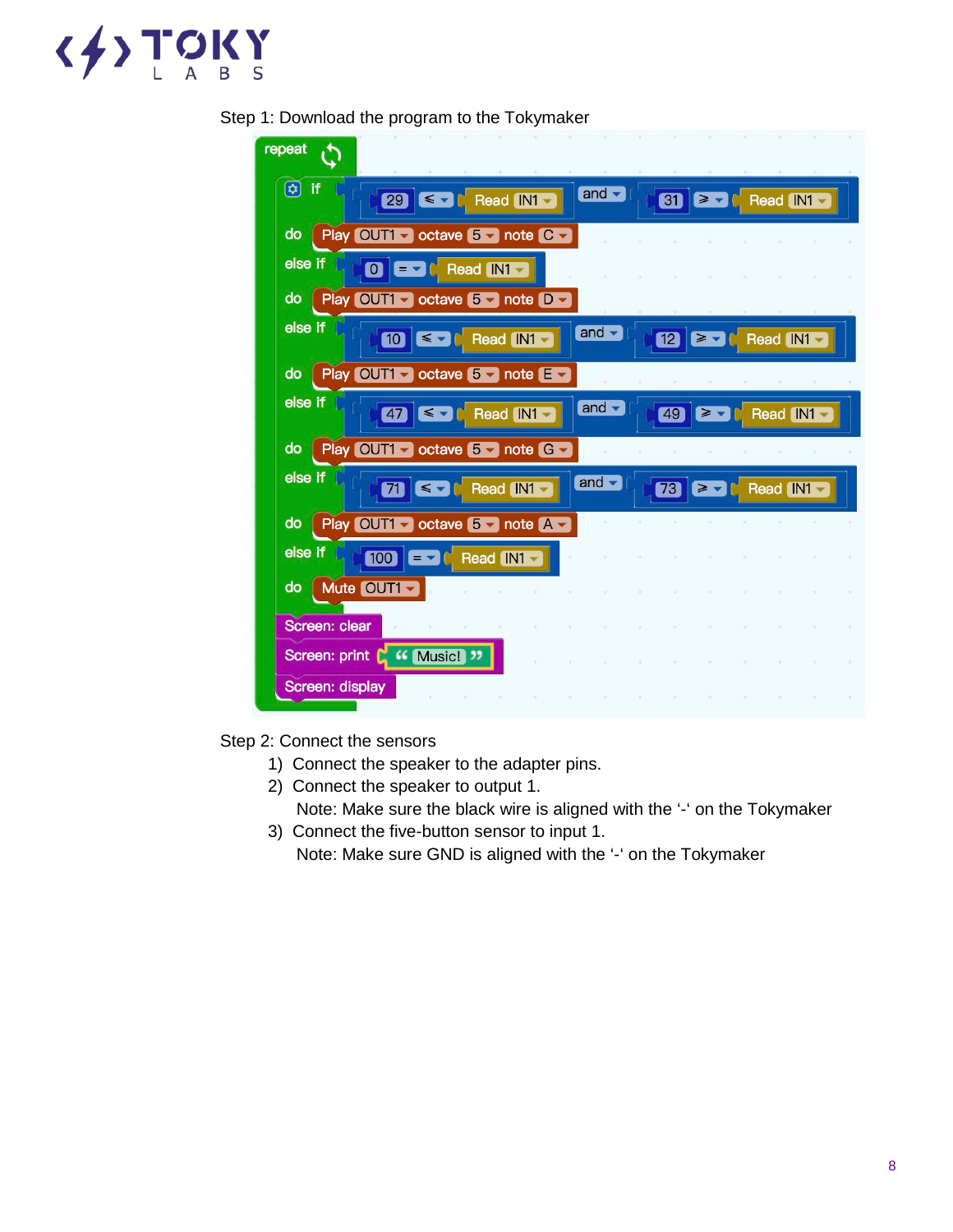

# Diagram



Step 3: Try playing through the scale and creating your own music! [Optional] Try changing the notes in the code to create your own instrument.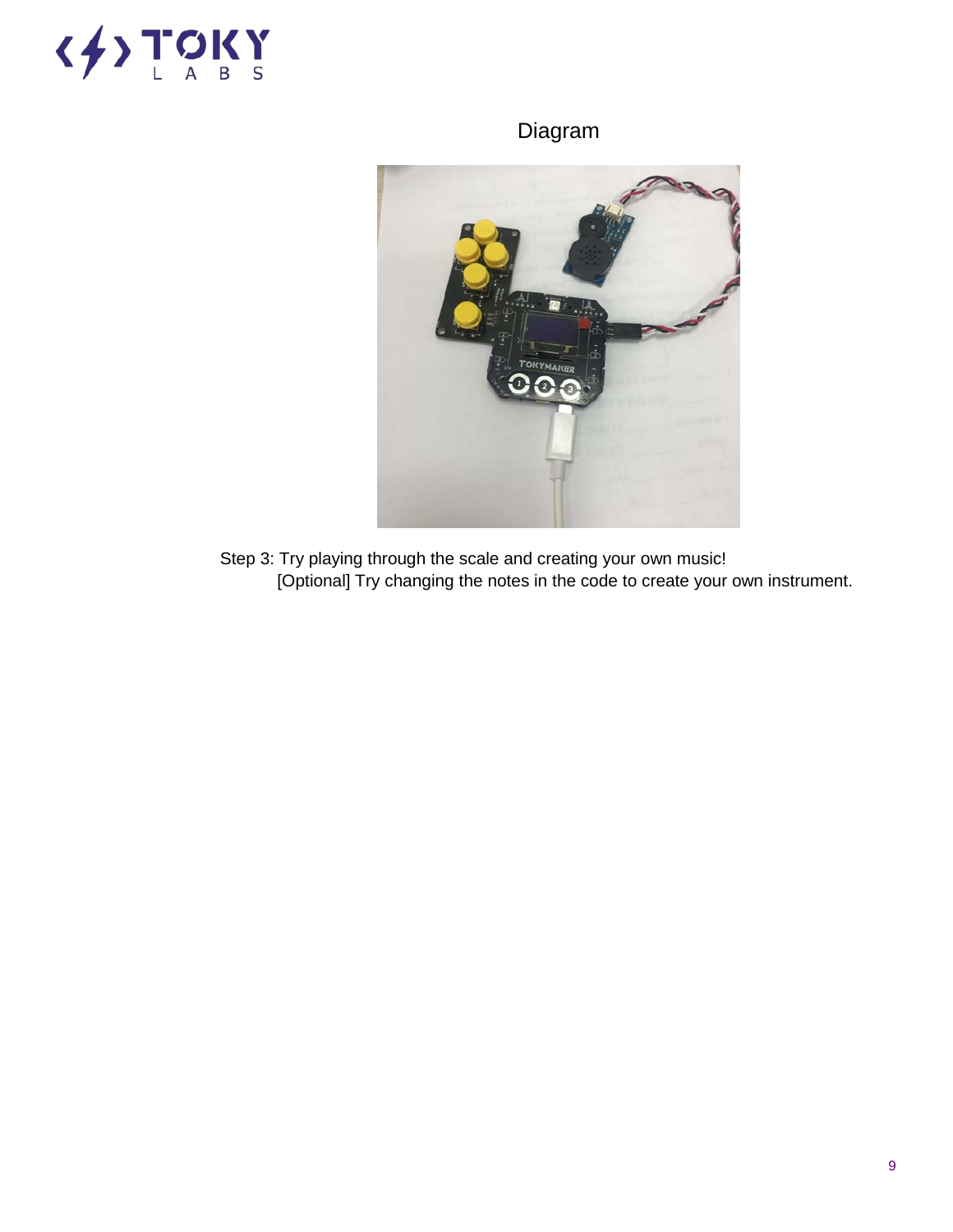# $\left\langle \frac{1}{2} \right\rangle$ **Step 4: Discussion – What did you learn in this course? What else are you curious about?** Duration: 15 Minutes

- (1) Class questions
	- How is sound made?/ What creates sound?
	- How is sound transmitted?
	- What is sound?

(2) Programming Reflection

- Invite a few students to answer: What did they gain from programming the Tokymaker?
- [Optional] On sticky notes, have students write about what they think sound can be used for in real life. Have them post these on a wall in order to share their ideas with the rest of the class. This provides reinforcement and encourages peer to peer support.



# **Step 5: The End**

Duration: 5 Minutes

Have the students shut down their computers and Tokymakers. Put all of the sensors and equipment back into the box and clear their workspace.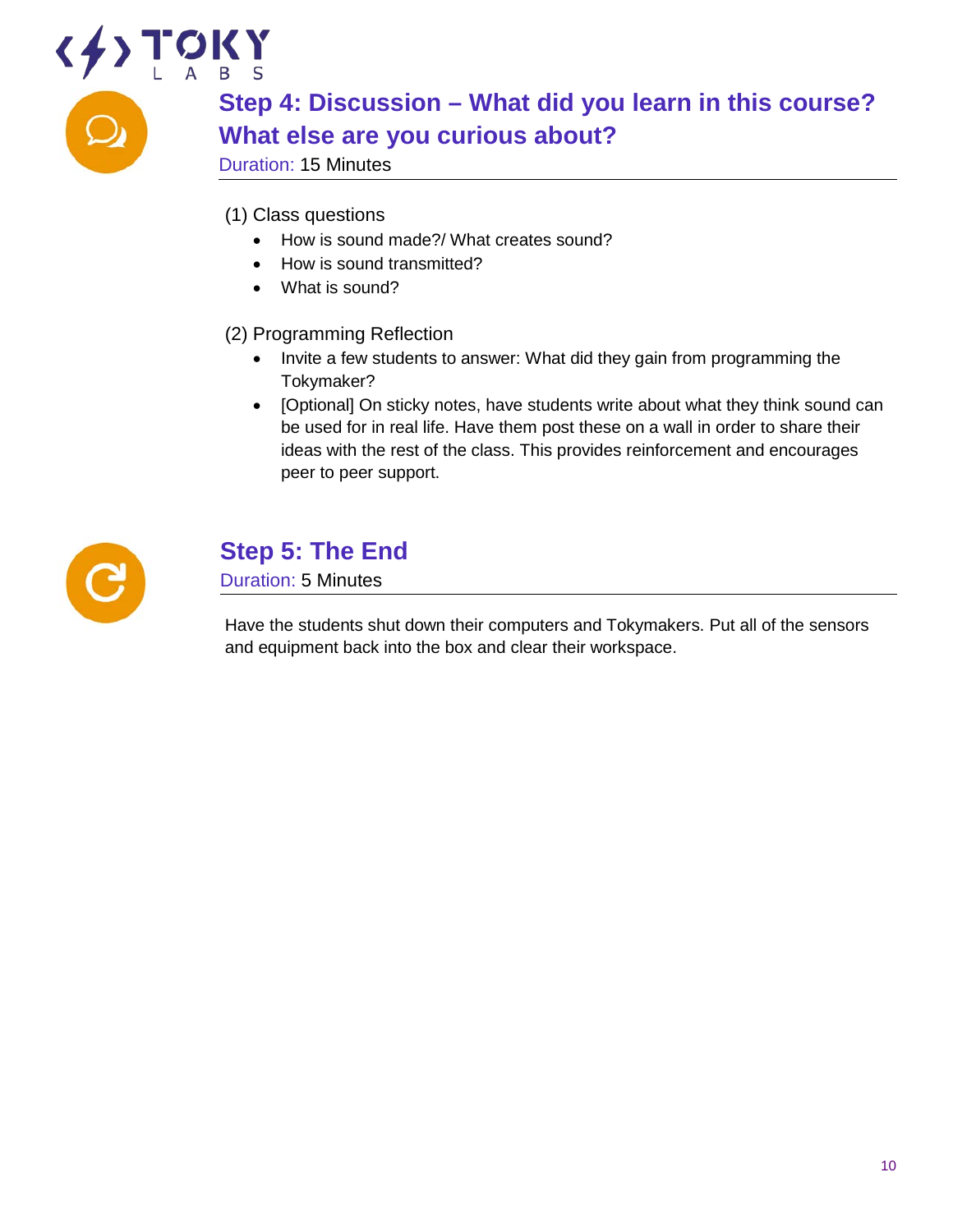

# 2.1 Rhythm Master

#### **Code** repeat Screen: clear Screen: print map IN1 from 0 to 1000 Screen: display Play OUT1 Trequency map  $IN1 - from 0$  to 1000 **Hz Wait** 1000 ms

#### Understanding the Code

In green [repeat]: The statement represents that the program inside will be executed again and again.

In purple [Screen: clear]: Indicates that the display is cleared to avoid previous images on the last screen.

In purple [Screen: print]: Indicates that the following content is input to the Tokymaker. The orange [map] statement indicates that the data is read from input 1 and the range is adjusted from 0 to 1000.

In purple [Screen: display]: Indicates the print content to be displayed on the screen.

In red [Play]: Indicates that a frequency will play out of output 1. The orange [map] statement indicates that the frequency value will be taken from input 1 and adjusted to the range 0 to 1000. This indicates the speaker will output a frequency range of 0 to 1000.

In green [Wait]: The statement indicates a waiting period, 1000ms = 1s. This wait statement is here in order to extend the speaker playing time.